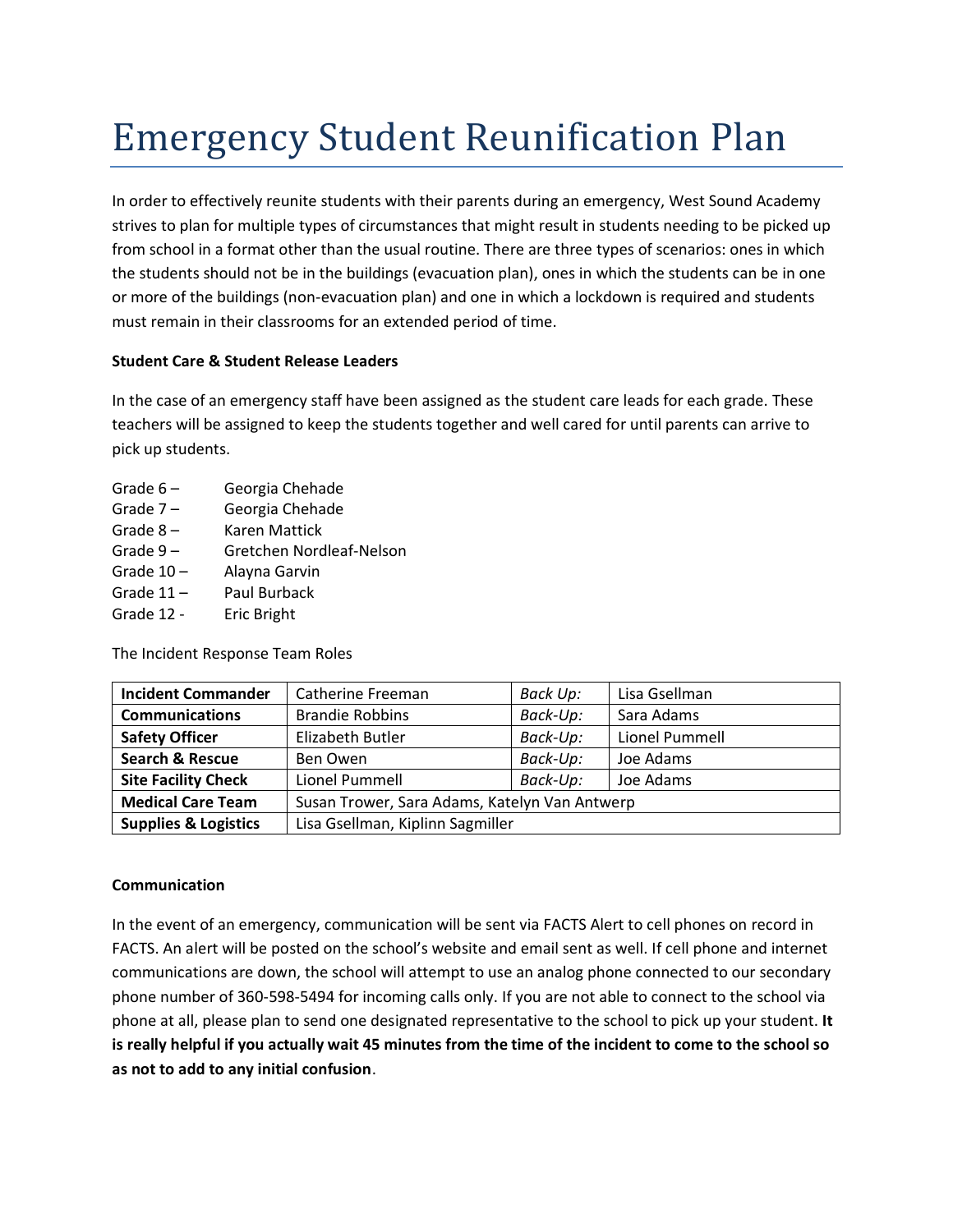The person picking up students must have ID and be on the list of approved people who can pick up the student (indicated on your registration paperwork). Please update the approved list to pick up your student now if you think it might be feasible that another person, WSA parent or grandparent would pick up your student in the case of an emergency. Communications will come from the Communications Officer, Brandie Robbins or her backup, Sara Adams. Cell Phone numbers:

Brandie Robbins 425-350-2775 Lisa Gsellman 206-915-1536 Catherine Freeman 360-265-8723

## **During a Lockdown**

- All staff and students are to be in secured rooms, away from windows and visual contact from the outside during the lockdown.
- Students will be permitted to go to the restroom only if the police department incident commander permits such activity and only if the student is accompanied by a designated school staff escort.
- Any special needs of students or access of parents to students will be addressed through the police department incident commander.
- The Head of School will provide frequent communications to the students, parents and staff regarding the status of the lockdown and the need for continued cooperation.
- Each classroom is outfitted with a lockdown kit
- **Do not attempt to contact your student via cell phone as this creates potential noise. Rules regarding cell phone use will be strictly enforced. Do not respond if your student texts you. WSA will communicate to you via FACTS's text alert system.**

## **Lifting a Lockdown**

The police department incident commander will authorize the lifting of the lockdown and communicate that decision to the Head of School. The Head of School will notify the Communications and Safety Director and all staff members to lift the lockdown. The Communications Director or Head of School or Safety Director will notify parents/guardians and community members regarding the lifted lockdown status. WSA Web site and other online messages (e.g. social media) will be amended to reflect the lifted lockdown status.

## **After-Event Parent Communications**

The Head of School will send a factual notice to parents regarding the day, time, duration and reason for the lockdown. The notice should include other information as appropriate such as lunch changes, transportation adjustments and extra-curricular and co-curricular activity modifications.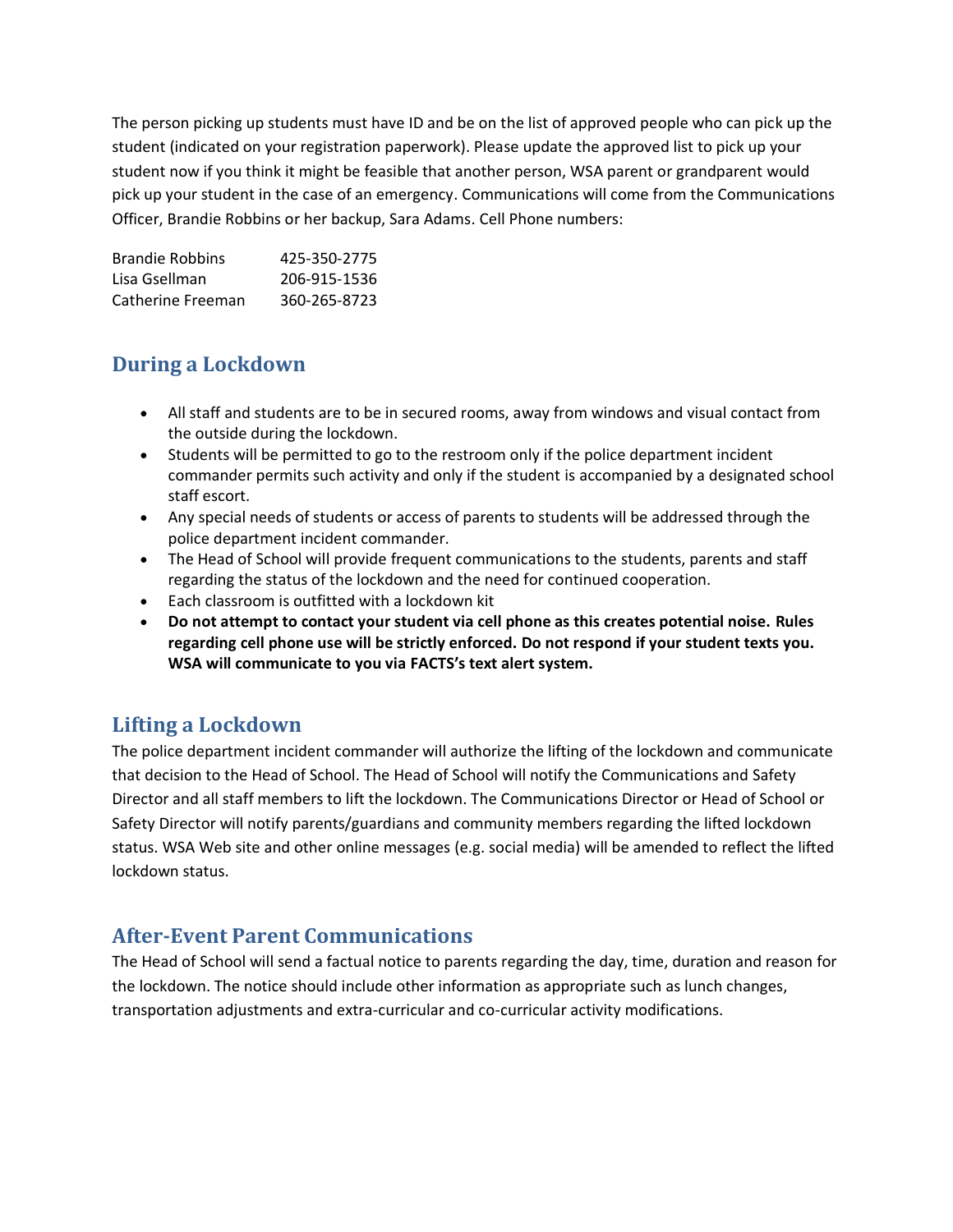## **Non-Evacuation Plan**

This plan would be in effect if the buildings were intact and students can safely remain inside. This could be if there was a sudden weather event, problem with one building but not the others, failure of any utility systems, etc.

#### **Student Pick-Up Point #1: Baker Admin Office**

If the incident requires early student release, but allows for students to remain in small groups in classrooms with teachers, parents will pick-up students at the front of Baker Hall. Students will have their personal belongings with them. Parents should plan to park in designated parking spots behind Baker, Ryan, Frodel and Parke. Keep all driveways and the pick-up circle clear of blocking traffic in case emergency personnel are on site or arrive on site. Overflow parking can be accommodated at the neighboring school or on the school's soccer field.

The person picking up the student will park, walk to Baker Hall, present ID, and sign out their student(s). The administrator on duty at the desk will call for the student to come to Baker and you will depart immediately so as to allow for other parents to have access. Please do not access any other buildings upon your departure.

#### **Student Pick-Up Point #2: The Commons**

If the incident requires early student release and not all the buildings are deemed safe or it seems prudent to keep all the students together, parents will pick-up students at the Commons. Students will have their personal belongings with them. Parents should plan to park in designated parking spots behind Baker, Ryan, Frodel and Parke. Keep all driveways and the pick-up circle clear of blocking traffic in case emergency personnel are on site or arrive on site. Overflow parking can be accommodated at the neighboring school or on the school's soccer field.

The person picking up will park, walk to the Commons, present ID, sign out their student(s) and depart immediately so as to allow for other parents to have access. Please do not access any other buildings upon your departure.

#### **Student Pick-Up Point #3: Upper Frodel (purple building)**

If the Commons is not usable, students will gather in the Art Room, Gallery and Frodel 2 classroom during a non-evacuation plan that requires early student release. Students will have their personal belongings with them. Parents should plan to park in designated parking spots behind Baker, Ryan, Frodel and Parke. Keep all driveways and the pick-up circle clear of blocking traffic in case emergency personnel are on site or arrive on site. Overflow parking can be accommodated at the neighboring school or on the school's soccer field.

The person picking up will park, walk to the Frodel Gallery, present ID, sign out their student(s) and depart immediately so as to allow for other parents to have access. Please do not access any other buildings upon your departure.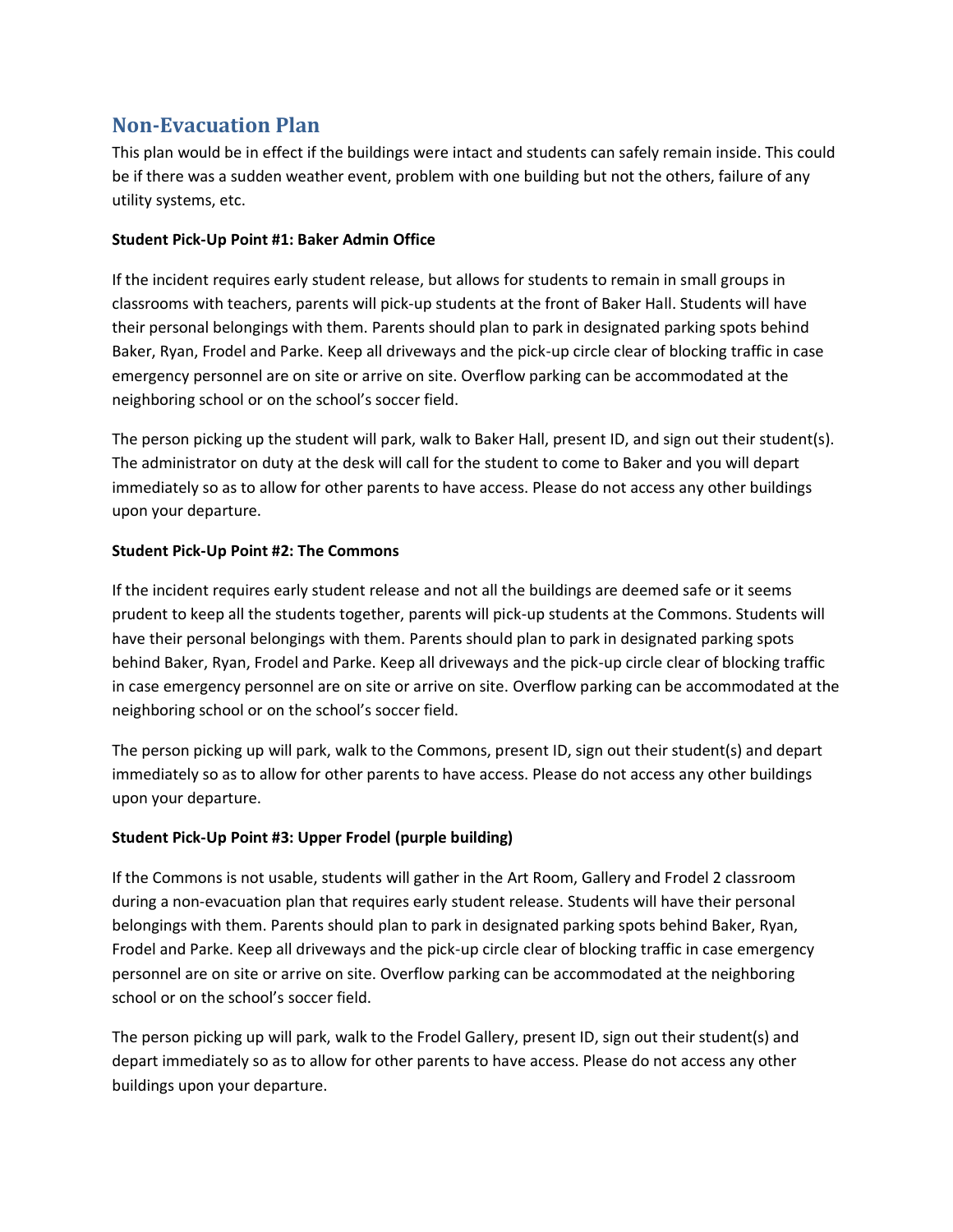In the event that neither of these meeting points are safe for students to be inside, Upper Ryan is the 4<sup>th</sup> option and Upper Parke is the 5<sup>th</sup> option.

## **Evacuation Plan**

This plan would be in effect if none of the buildings were intact and students could not safely remain inside. This would be if there was a major earthquake or fire.

#### **Initial rendezvous point: The Sport Court**

Students are evacuated to the Sport Court in order to account for all people on campus during the event. Students may have to remain on the Sport Court for a period of time until Incident teams can account for everyone. If you arrive very quickly after the incident, anticipate that first responders may have blocked access to the buildings and park on the soccer field. If access is open, drive behind Baker and Ryan to pick up your student at the Sport Court. The person picking up must have ID and will sign the student out with the appropriate Student Care Leader.

#### **Extended Care Rendezvous point: The Amphitheatre**

The amphitheatre offers a centralized place where shelter can be constructed and a campfire set while also allowing easy access to parents who come to pick up if they park on the soccer field. It would be expected that students would move to the Amphitheatre within two to four hours of the incident so please park on the soccer field and look for us there. Students must be signed out as well.

## **Hard Lockdown**

In the event of a hard lockdown, students may be kept in their classrooms for an extended period of time and are instructed to turn off their cell phones to prevent noise. First Responders may block the road at the neighboring school or even at Hwy 305 and restrict access until the site is declared safe.

If Creative Drive is blocked at the intersection with Hwy 305, please park and assemble at the George Fireworks Stand directly across from Creative Drive on Hwy 305. WSA will send a representative with a radio to that location as soon as possible.

If Creative Drive is blocked at the neighboring school, please park either in their parking lots or the field across the road from their parking lots and assemble in an area away from the first responders. WSA will send a representative with a radio to that location as soon as possible.

Once the lockdown is cleared and students are able to be reunited with parents, please plan for the students to be walked down to the neighboring school's parking lots and a sign out area will be set up on the west end (near Ed's Shed) so all parents can sign their students out efficiently.